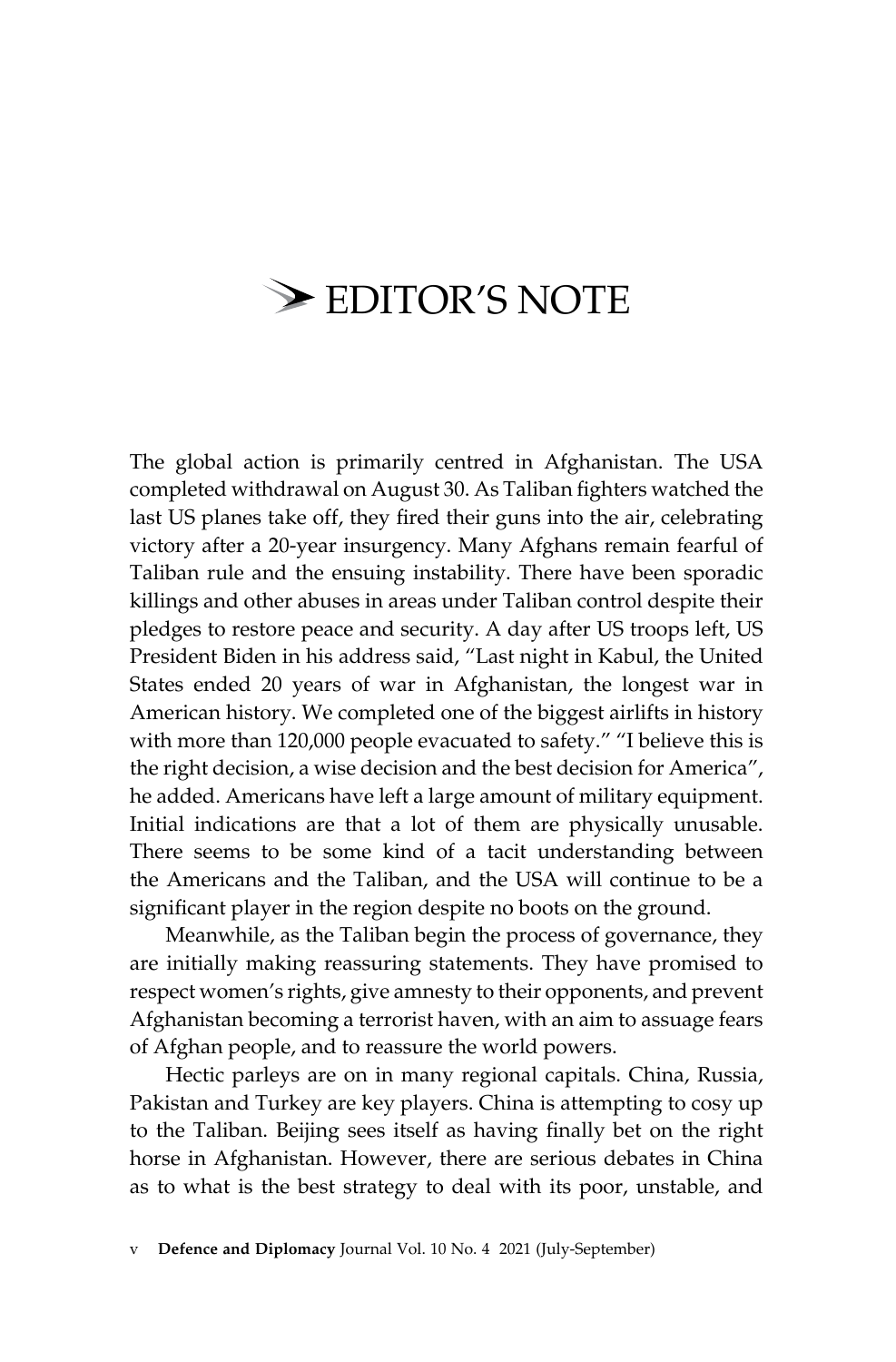destabilising neighbour. China believes that the Taliban are here to stay and are no longer as radical and extremist as it was 20 years ago. It may be a golden opportunity for China to expand its influence and replace the United States. Yet there are others who understand Afghanistan's fame as a "graveyard of empires", and advocate caution.

Turkey wants to formalise its presence in a post-American Afghanistan. They are trying to negotiate with the Taliban, using Qatar and Pakistan to win support. Yet, they want to work closely with the Europeans. Moscow on the other hand is following a dual track approach of both containment and engagement. Taliban spokesperson claimed that they have "very good relations with Russia". It is not a zero-sum game. Like China, Russia is concerned about regional instability in its under-belly depending on how Afghanistan unfolds.

With the closure of Kabul airport, Afghans are lining up on Pakistan border to take a bus to freedom. A refugee crisis could be in the making. Pakistan has been propping and supporting the Taliban for years, yet they are worried about militant fighters from some independent factions infiltrating into Pakistan and launching terror attacks. Pakistan had lost thousands to jihadist violence in the last two decades. The next few months will be critical for Pakistan. Islamabad fears a rise in militant attacks along the Afghan-Pakistan border. While the Taliban tries to reorganise the Afghan army, resurgent rival militant groups, including Islamic State, could up the ante. Pakistan has fenced the entire 2,640 km land border with Afghanistan, lest the Islamic revolution spills into their country. The Durand Line between the two is disputed by Afghanistan.

The Taliban appear to have Iran on edge. Iran is looking for an opportunity to increase its local influence. Shia Islam practising Iran has had serious ideological differences with fiercely Sunni Afghan Taliban. It does have security concerns, and has been bolstering its military deployments on the Afghan frontier.

India had been following developmental diplomacy. It had made substantial investments to win the goodwill of the Afghan people. India's current approach is to keep a listening out watch, make attempts to remain part of any solution, keep engaging with all the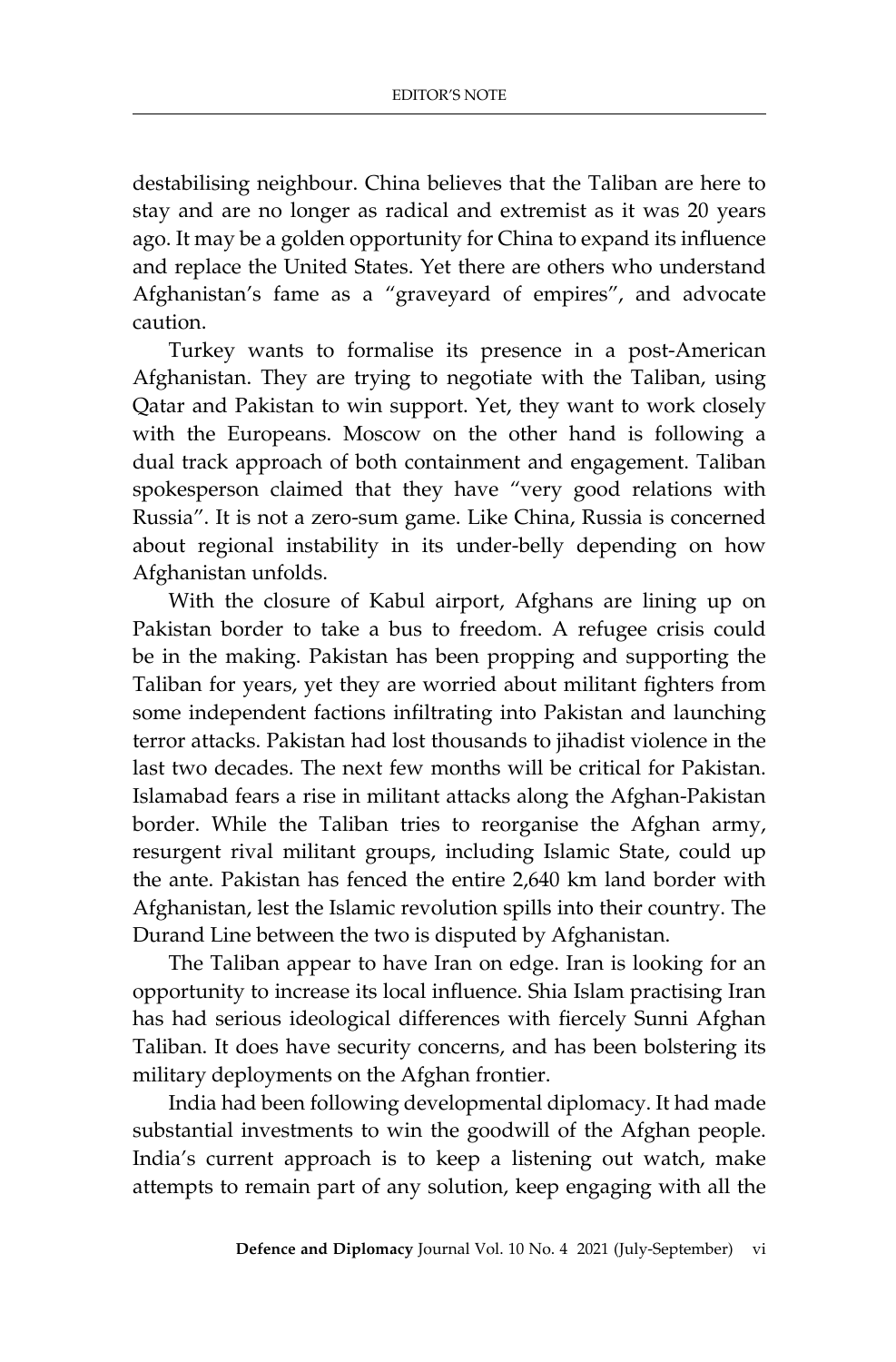players, but rightly wait till the Taliban comes in full view, and till then, not rush into an 'Afghan strategy'.

Despite COVID still being active in many parts of the globe, and additional waves of newer strains are anticipated, the world has started opening up to movements and day-to-day activities. The Olympics were finally held in Japan.

The Indo-Pacific remains a critical area of global action. While China has been making aggressive display of force and threatening overtures towards Taiwan, the military show-of-force by many countries such as the USA, UK, and France has been on the increase in South China Sea region. The USA has moved a significant number of bombers to Guam. India has been engaged with all the players. It openly supports rules-based regional architecture centred on maritime security. The dialogue between QUAD countries continues to increase. Meanwhile, India continues to balance relations with Russia following strategic autonomy.

India-China stand-off in Eastern Ladakh continues. While after 12th round of Commander Level talks on July 31, 2021, the two sides agreed to disengage from Gogra region, restoring the Line of Actual Control in the area. India and China have now backed down in four of the six flashpoints—the others being Galwan and North and South banks of the Pangong Lake. The stand-off in Depsang and Hot Springs continues. Meanwhile, breakdown in trust has led India and China to further mobilise forces and construct road communications, airfields and defences in respective areas of the India-China border.

This issue of *Defence and Diplomacy* covers some important geopolitical issues. Gp Capt RR Chaudhary writes on India's Integrated Commands (ITC), and the lessons learnt from the USA. The fractious public utterances by some of the serving and retired military officers indicate that a consensus is unlikely to be reached any time soon on the structure, command, and control of the ITCs. Bringing about jointness among the armed forces by restructuring the existing military commands is not a new idea. Some experts believe that creating ITCs is not an important precondition for bringing about jointness. Even the US Government's Goldwater-Nichols Department of Defense Reorganization Act of 1986 had been debated for over four years before political consensus could be evolved and the Act passed.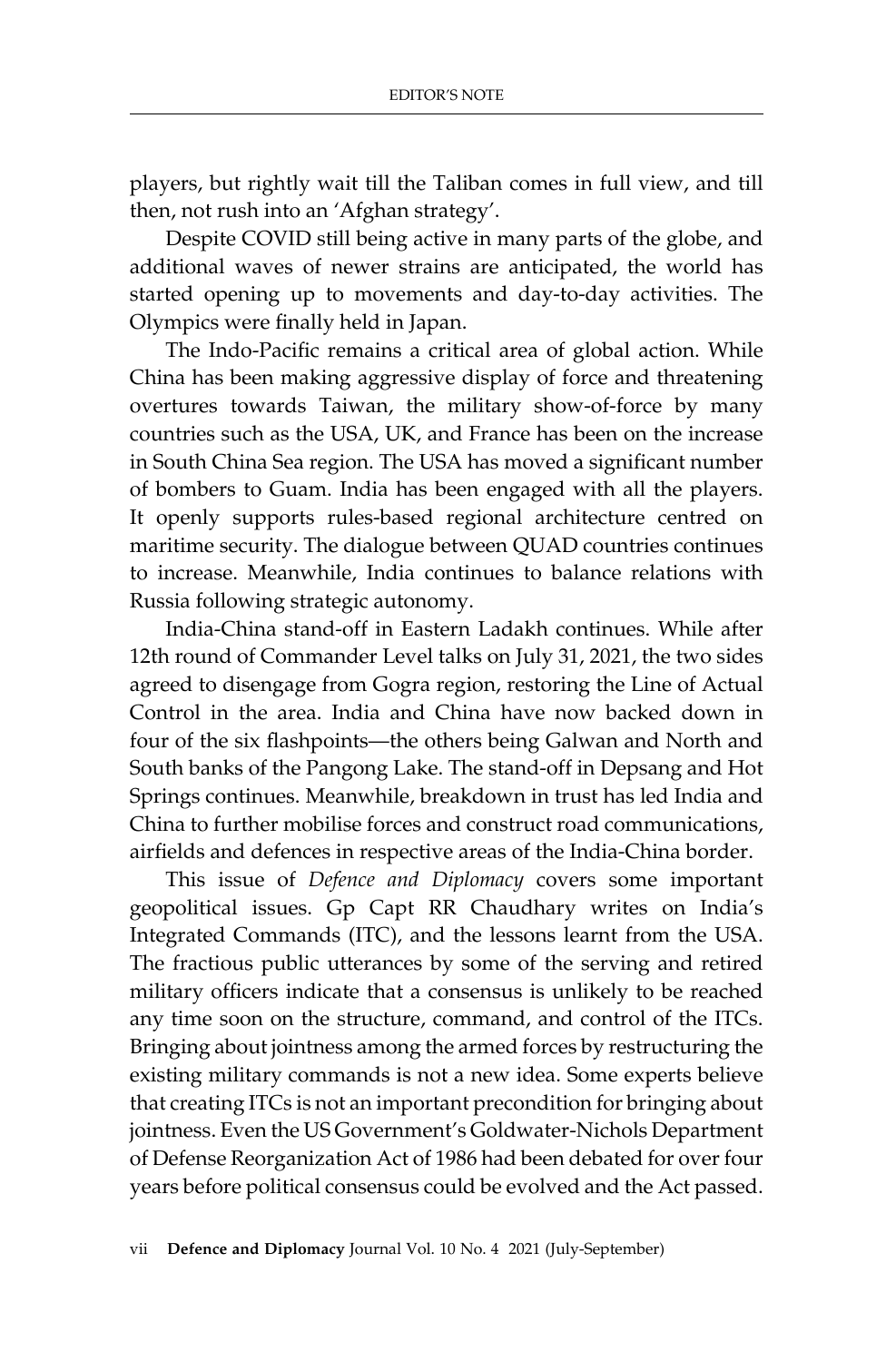It will be a major reform with far-reaching financial, and security implications. First, the three Services must reach a consensus. There will have to be bureaucratic and inter-ministerial appreciation of the proposal. All this cannot be completed with unrealistic hurried timelines. Creation of ITCs must be thoroughly thought through.

Dr. Ingudam Yaipharemba Singh, who works on national security issues, writes on Aviation Security. Aviation security requires a multilayered three-dimensional approach. With proliferation of drones, and the recent Jammu airport incident, this has become an even more important area of concern and action. Yet such threat has been factored in for some time and needs no knee-jerk reaction. Aviation security is an all-encompassing subject and needs regular reassessment.

Shantanu Roy-Chaudhury writes about China's engagement with Colombo, and its strategic implications for New Delhi. Notwithstanding Sri Lankan government statements to remain neutral in its foreign relations with India and China, China's forays into the strategically located Sri Lanka have increased over the past decade and this has been of concern to India. A significant stake in the strategic Hambantota Port has been leased to a Chinese company. China is a major source of military hardware to Sri Lanka. It is also supporting the modernisation of the Sri Lankan Armed Forces. Chinese military exports include a variety of ammunition, missiles, rocket launchers, rockets and bombs. Sri Lanka also has Chinese aircraft, tanks, and naval vessels. China also trains Sri Lankan military personnel. In fact, since the US ended military aid to Sri Lanka in 2007, China has become the biggest donor. Chinese naval vessels have made continued visits to Sri Lanka, despite strong displeasure expressed by the Indian government. China is also proposing to support developmental projects much closer to India in the Jaffna area that could have security implications for India. India and Japan have been working closely to initiate joint developmental projects in Sri Lanka. Indian naval and air force reach over and around Sri Lanka is much more significant than China. Meanwhile Sri Lanka is conscious of the potential debt-trap of Chinese loans, China's known arm-twisting tactics, and also that with significant Tamil population, and ethnic closeness with India, they would have to act in a balanced way.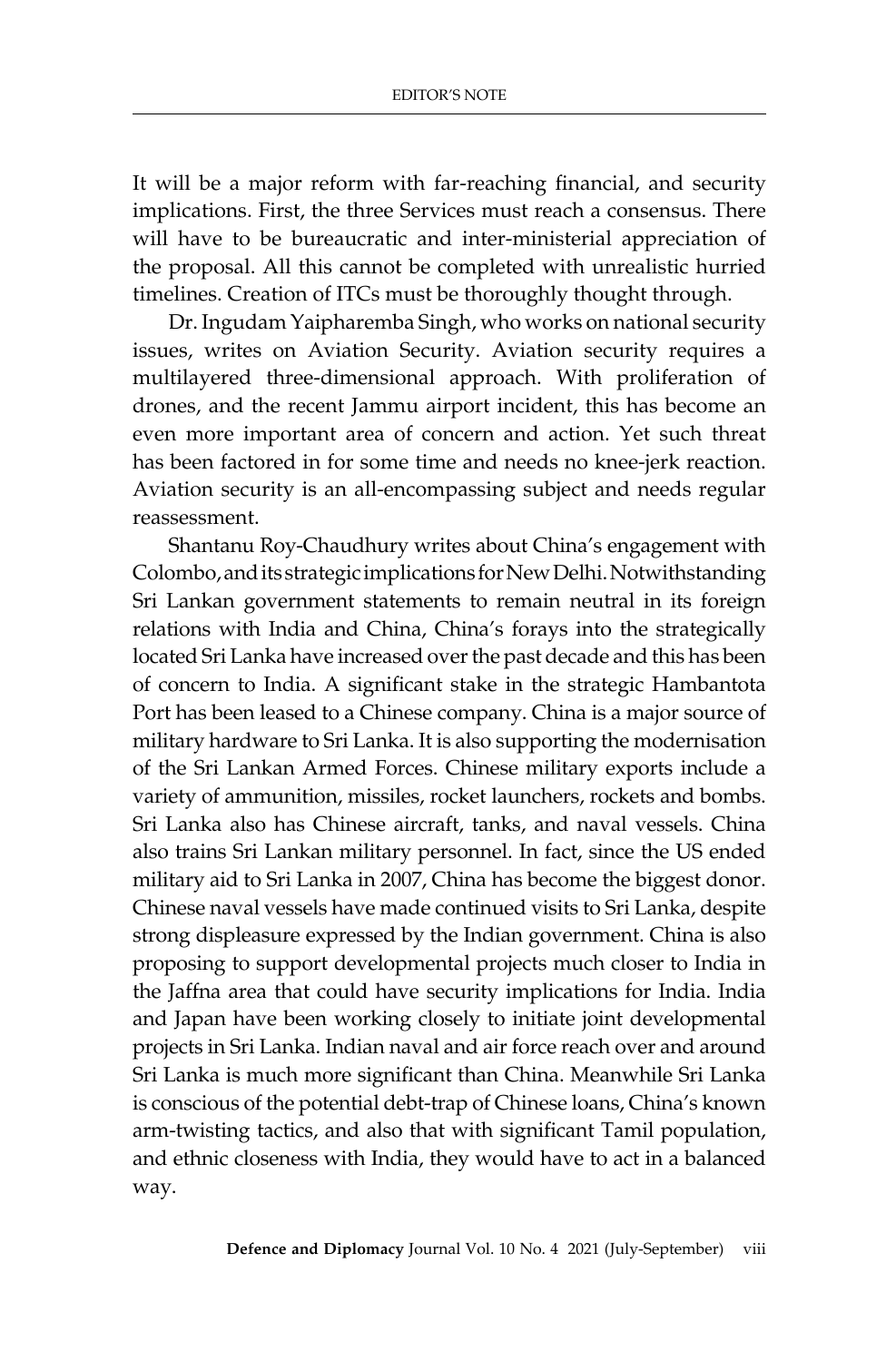Rushali Saha writes on cooperation to risk reduction, and military dimensions of US-China strategic competition. The bonhomie of the 1970s started falling apart after the collapse of the Soviet Union, and the end of the Cold War. The economic, and in turn, military rise and global power aspirations of China made it a competitor. China benefited a great deal from American technology and investments. The USA wanted a unipolar world but a bipolar Asia. China wanted a bipolar world and unipolar Asia. On this hinge all the geostrategic actions of the two sides. India has serious boundary issues with China. China's rise is thus of concern to India. While the USA needs a strong India to balance China in Asia, India needs external support to take on the fast-growing China. India and the USA also share similar democratic and free world values compared to the autocratic control of its people by a Communist Chinese regime.

Dr. Dilipraj writes about the emerging Digital Yaun. Digital is where the future is for all financial transactions. The rising China also wants to break the hold of the US dollar over the world trade. China is pushing its currency in a big way. It is also taking advantage of the large trade volumes it has with most countries. The BRI projects also can be financed digitally. They also have the tacit support of Russia, though Russia is not a big trade giant like many other countries. How the digital Yuan will evolve, only time will tell. In all cases it has the potential to be a significant player.

Anu Sharma looks at the potential for enhancing India-Iran relations under the new leadership in Iran. India and Iran have had civilisational close links. Iran is also important for India's land connectivity to Central Asia and Europe. Despite a hardliner candidate emerging as the winner in the recent election, the two countrys' geopolitical interests see congruence on many counts. India also needs Iranian oil. Meanwhile China is filling the American absence by closing towards Iran, and this is of concern to India. India has also to balance its approach to factor in Israel and US concerns.

Urmi Tat evaluates the India-Nepal economic partnership. The traditional close relations have been facing external influence from China as part of its strategy of regional dominance and to undermine India's position in the subcontinent. Geographically, and culturally, Nepal would find India as a natural partner. However,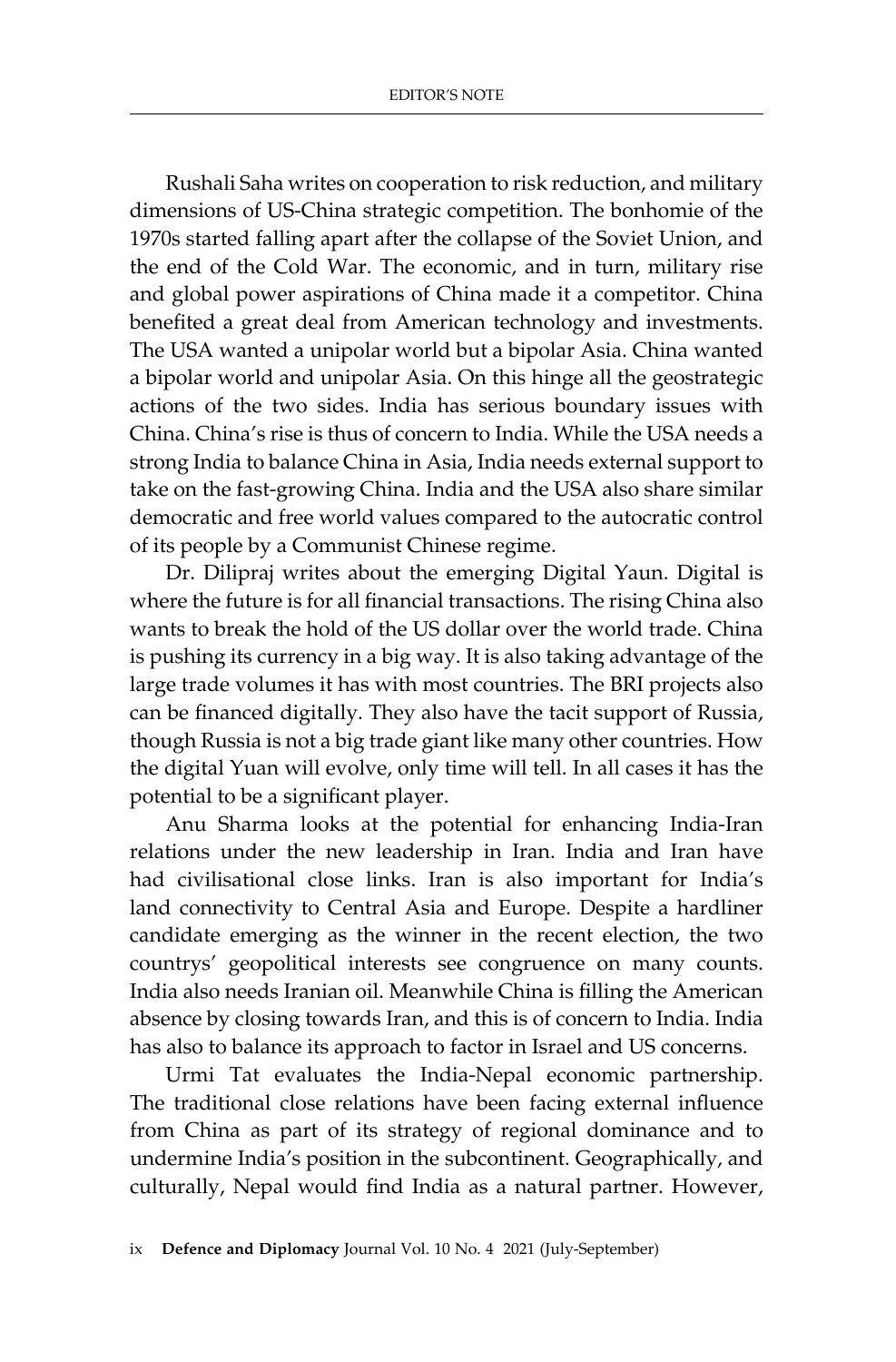having been sandwiched between a rising China and sometimes less accommodating India, Nepal has been finding greater attention and support by pitting the larger neighbours against each other. China has been openly pumping money to prop up friendly political parties. Also, they have been offering developmental assistance. China is supporting building of a rail link between Kathmandu with Shigatse, Tibet, crossing the China-Nepal border at Gyirong-Rasuwa. The link, reportedly will be ready by 2022. It will at best link the land-locked Nepal to another land-locked region of Tibet. India would continue to be a better way for Nepal to be linked with the world. With little big-brotherly support, India should try and get Nepal back into friendlier fold.

Cyriac S. Pampackal analyses the politics of Al-Aqsa crisis. The Abraham Accords have brought in more West Asian and North African (WANA) countries that have normalised their relations with Israel. This impacts the support to Palestine in its conflict with Israel. It deeply affects the domestic politics of the region. The new set of confrontation started on April 12, 2021, when Israeli police imposed restrictions around the Damascus Gate, a popular gathering spot for Palestinian protests during the month of Ramadan. The Al-Aqsa Mosque is the third holiest place of Sunni Islam. It resulted in an open conflict between Israeli Defence Forces (IDF) and Hamas and they exchanged thousands of rockets and airstrikes. Reportedly, 255 Palestinian and 12 Israeli lives were lost. Hamas emerged stronger in Gaza politics and Israel saw a change of government, with growing support for the centrist liberals. Even though the situation has deescalated, the Israel-Palestine question which was side-lined over the years, has re-emerged onto the centre stage in the region.

Lastly, the issue carries two book reviews. Dr. Shalini Chawla reviews Vikram Sood's *The Ultimate Goal.* The author is the former chief of India's external intelligence agency, the Research and Analysis Wing (R&AW). He explains how a country can construct, sustain and control internal and external narratives and use them to strengthen own position. Intelligence agencies invariably play a critical role in this, an often indispensable tool of statecraft. The 'narrative', though his individual perception, explains how intelligence agencies helped shape narratives favourable to their countries' agendas. And the